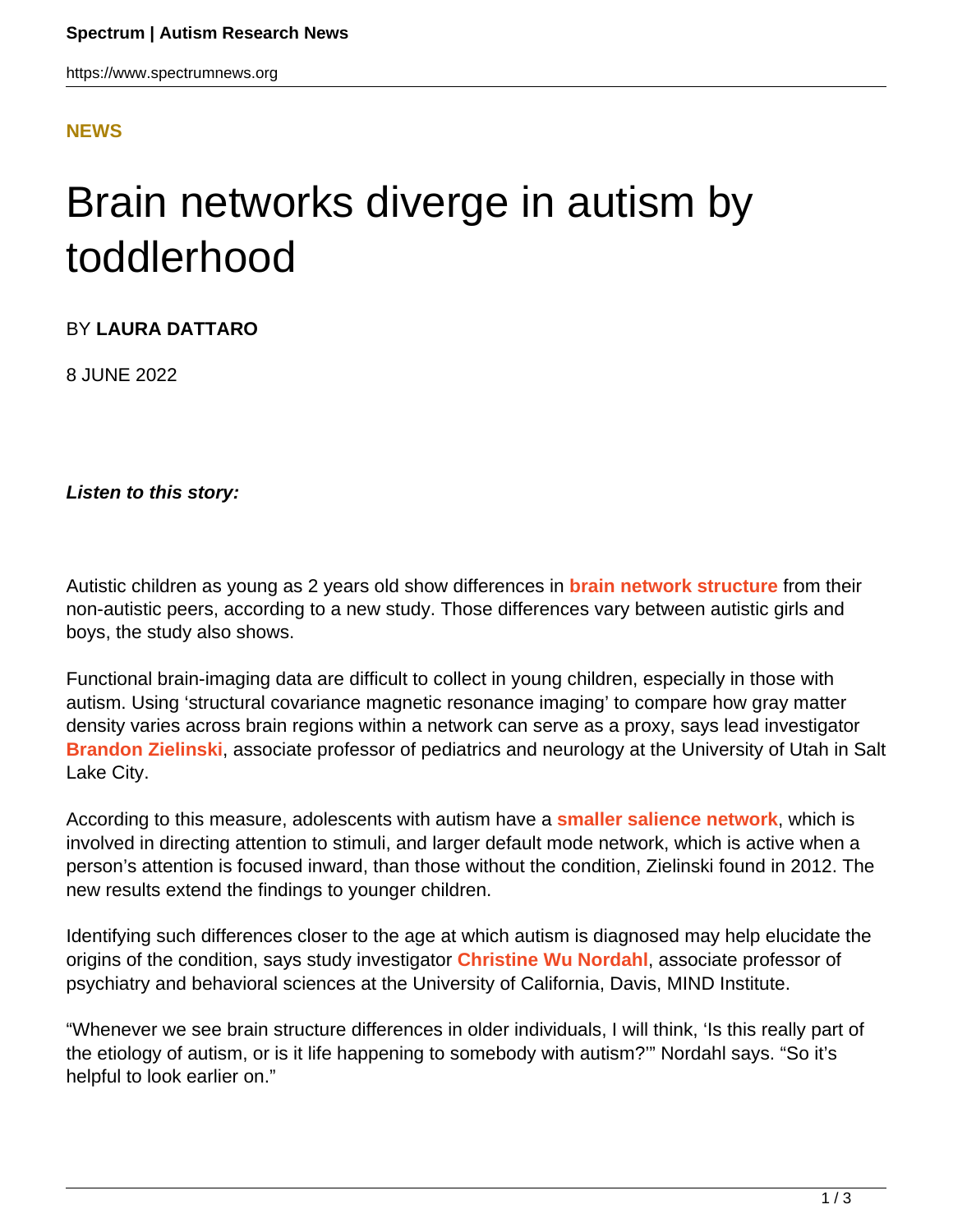The researchers analyzed brain images from 122 autistic and 122 non-autistic children aged 2 to 4 years old, split equally by sex. Many of the autistic children also have intellectual disability.

As in the 2012 study, autistic preschoolers have a smaller salience network and larger default mode network than those without the condition, the team found. They also have a smaller executive control network, which governs cognitive functions needed for everyday tasks. In addition, the primary auditory cortex tends to connect with the salience network in autistic children only, though this finding was not statistically significant.

The differences "intuitively and theoretically map on to what we see clinically in the young people with autism," such as difficulties with executive functioning and sensory processing, says **[Janet](https://www.waisman.wisc.edu/staff/lainhart-janet/) [Lainhart](https://www.waisman.wisc.edu/staff/lainhart-janet/)**, professor of psychiatry at the University of Wisconsin-Madison, who was an investigator on the 2012 study but was not involved in the new work.

The networks studied were all more distributed across the brain in girls than in boys, regardless of diagnosis. More brain regions aligned with the three networks in autistic than non-autistic boys, whereas fewer brain regions aligned with the salience and executive networks in autistic girls than non-autistic girls. Girls with autism showed no differences from those without in the default mode network. The findings were published in Neurolmage in April.

The results underscore the need for more imaging studies in autistic girls, both Nordahl and Zielinski say. "The female story in autism has been under-told," Zielinski says. "And this at least is an indication that there is a story there."

**Sex differences**: Network brain regions also vary between girls (yellow) and boys (red) regardless of diagnosis; common areas appear in orange.

The study is "impressive," says **[Shulamite Green](http://www.bmap.ucla.edu/about/peopledetails/shula_green/)**, assistant clinical professor of psychiatry and biobehavioral sciences at the University of California, Los Angeles, who was not involved in the work. "It's no small feat to get good MRI scans with almost 250 toddlers and preschoolers."

Some network variation may be missing because the team did not account for behavioral differences among the autistic children, she says. And it would be useful to compare the findings with resting-state functional MRI, a more commonly used method.

The findings show that interventions may need to happen early in life to have an effect, says **[Kaustubh Supekar](https://profiles.stanford.edu/kaustubh-supekar)**, clinical associate professor of psychiatry and behavioral sciences at Stanford